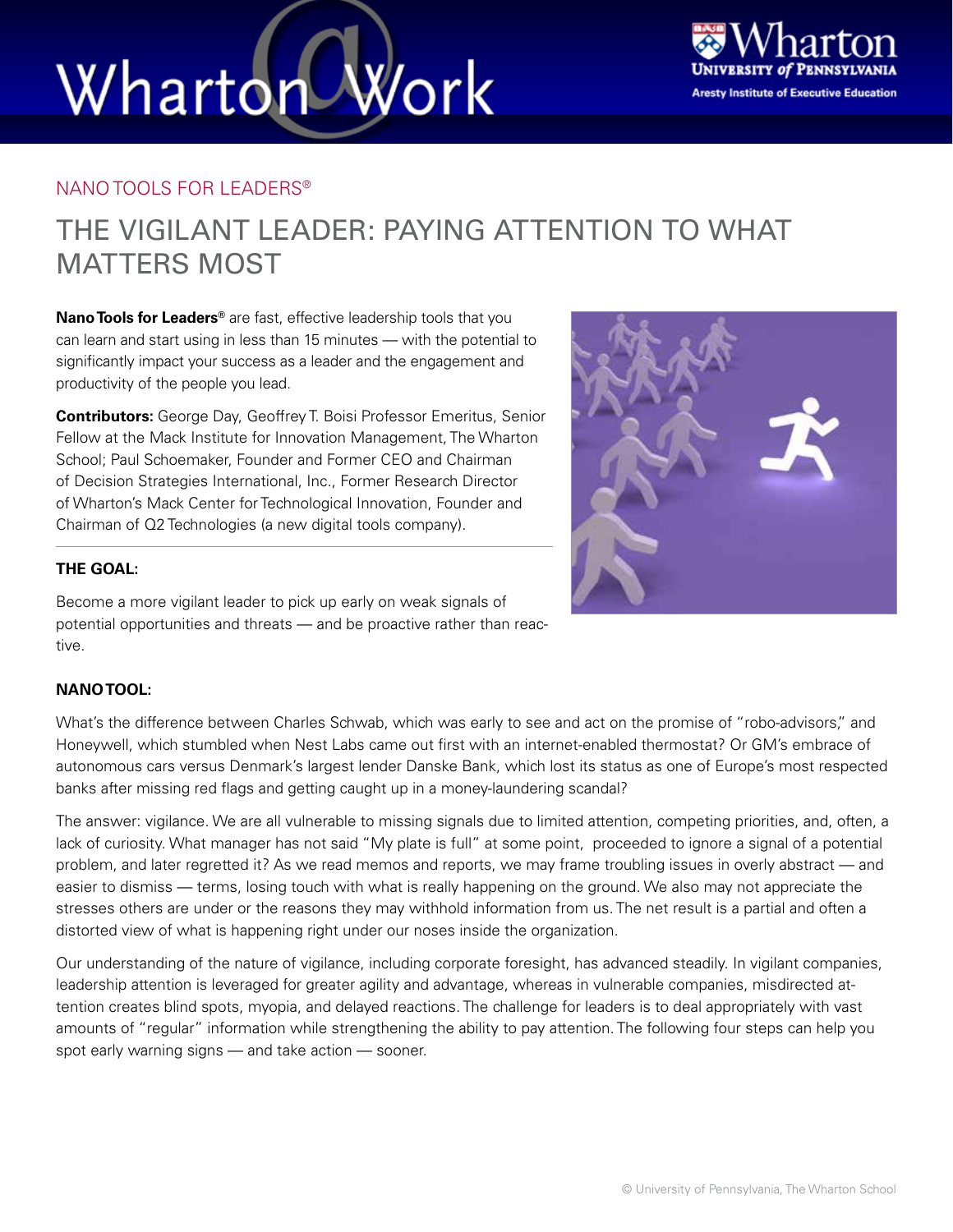### Wharton Work



#### **ACTION STEPS:**

- **1. Scope to Decide How Widely to Look.** In today's era of continual data generation and the signal amplification in our polarized media world, the sheer volume of warning signs can easily overwhelm an organization's ability to absorb them. Strategic scoping by leaders draws the organization's attention to the most pressing matters so that relevant inputs can be garnered from employees at all levels. One way to scope is by assembling a diverse team of independent thinkers from both inside and outside the company who can, as one of our clients phrased it, "tap into the organization's paranoia" and invite everyone to voice hunches, concerns, doubts, or intuitions that would otherwise remain dormant. The leadership team can then shine a spotlight on issues that seem negligible now but may emerge as serious over the next few years. Adopting a three- to five-year time frame will allow leaders to peer further ahead than rivals, especially when few clouds are visible yet on the horizon.
- **2. Focus Attention with Guiding Questions.** Deciding which looming issues merit close attention and why requires curiosity. Leaders must pose questions that reveal the limits of the company's current knowledge so that they can flag areas of collective ignorance and sensitize the organization to emerging issues. Organize the questions into three categories: learning from the past, interrogating the present, and anticipating the future. One method for learning from the past is to use past successes to create watching and listening outposts in other markets by asking, "Who there has a consistent record of seeing sooner and acting faster?" and "What is their secret?" Many companies interrogate the present by monitoring blogs, social media sites, and chat rooms for signs of brewing trouble with customers, with an eye toward timely remedial action. Vigilant organizations pay special attention to customers' evolving behaviors and needs. One way to do this is by studying "edge cases" that could suggest opportunities or threats — in engineering, the term "edge" is used to describe situations that purposefully push the limits. To prepare for what's ahead, leaders can develop different scenarios that reflect how today's uncertainties might play out in years to come. To stimulate scenario planning, leaders should pose guiding questions about the future such as "What surprises could really hurt us (or help us)?" and "What might be some future surprises as big as those that we saw in recent decades?"
- **3. Actively Scan to Deeply Explore.** Active scanning is built on the scientific method: it starts with a set of hypotheses, which are then tested and revised based on the availability of new data. It's rooted in a deep sense of curiosity and exploration. Doing this type of scanning, however, requires actively encouraging diverse — and even contradic-tory — inputs to ensure that all sides of an issue are surfaced. This [Nano Tool](https://executiveeducation.wharton.upenn.edu/thought-leadership/wharton-at-work/2014/11/being-there/) includes ideas for encouraging others to speak up.
- **4. Decide Which Signals to Amplify and Clarify.** Through active scanning, organizations frequently identify many more signals than they can possibly digest. So leaders need to develop ways to highlight the most interesting signals. Canvasing the wisdom of crowds is one approach. Studies have shown that groups are often better than individuals at making accurate judgments. That's because individuals have only partial information while groups of people with different skills are collectively smarter than the smartest people in them. Assuming the group doesn't have a collective blind spot that points everyone in the wrong direction, a diverse crowd will reflect the varying experiences and views of numerous people.